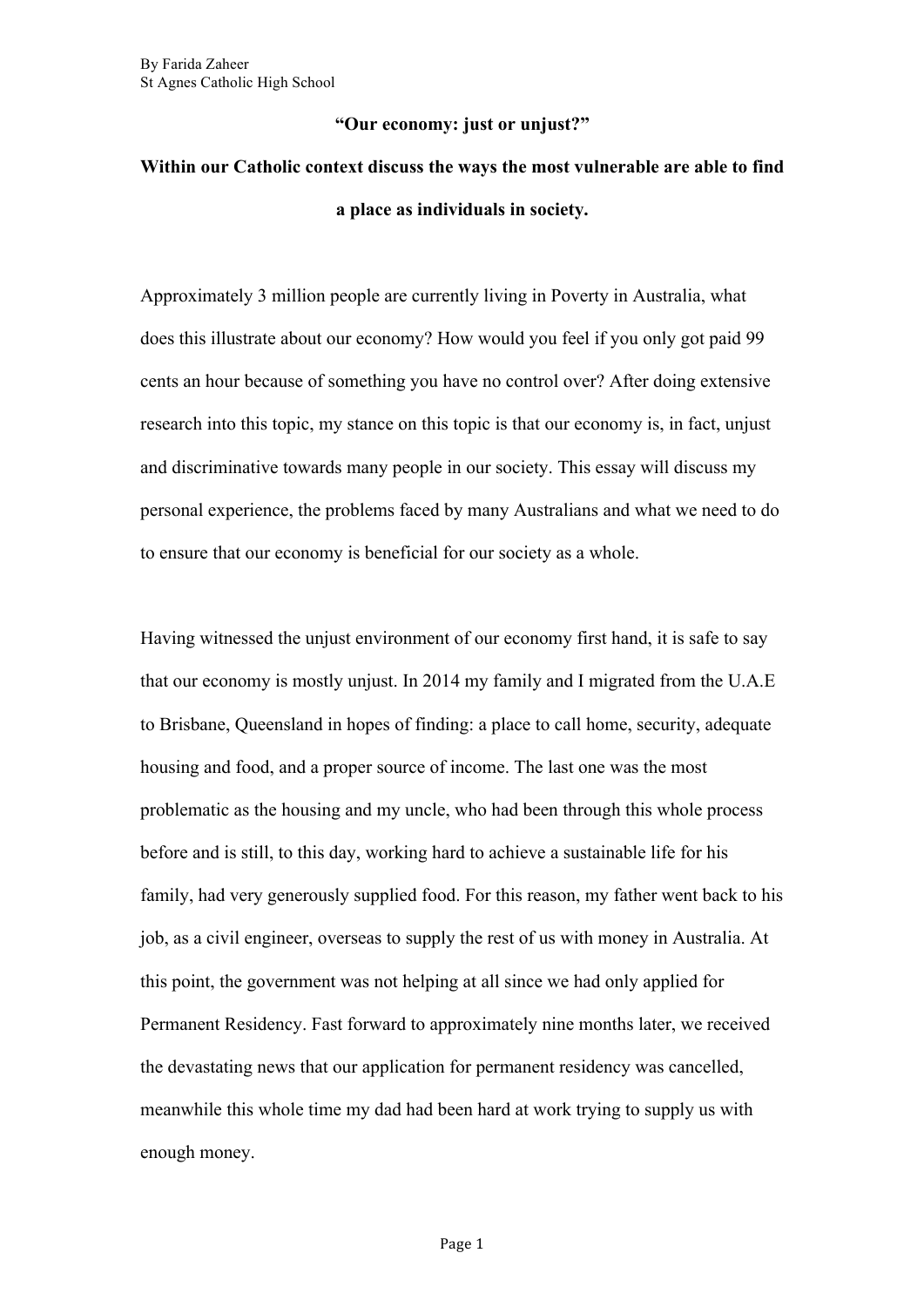Hearing this disheartening news, everyone in my family was broken, hopeless, and pessimistic, except for my mum who applied again in hopes of getting a different result this time. I remember her mentioning something very similar to the passage: Matthew 20:1-16. She explained that God was the landowner, the people who worked for him were all of humanity, and the money symbolised His love for us. It didn't matter if someone was homeless, suffering mental illnesses, or a sinner, God will forgive them and love them the same as everyone else if they're truly genuine. Her strong faith helped keep my personal faith stable and allowed me to see this hurdle in our life as just that: a hurdle, not a pit stop. She started looking for jobs and started as an intern in my old primary school as a scripture teacher in hopes of becoming something more, which took about another nine months. Now it was approximately one and a half years after we had initially applied, my dad was still supplying us with money when we received the news that we had finally successfully achieved our Permanent Residency. My whole family was ecstatic and joyous. However, there was one concern, the government still wasn't supplying my family with a sufficient amount of money. It was after several attempts of meetings, persuading, providing documents that they, after several months, started supplying some money. Overall, this whole process was very frustrating for my whole family, especially getting to witness, firsthand, how unjust and inequitable our economy really is, but the only person who kept her head up high and never gave up, giving the rest of us some hope, was my mum.

When thinking about low-paid & underpaid workers, or even people who need severe economic assistance, we fail to stop and consider all of the people with jobs who have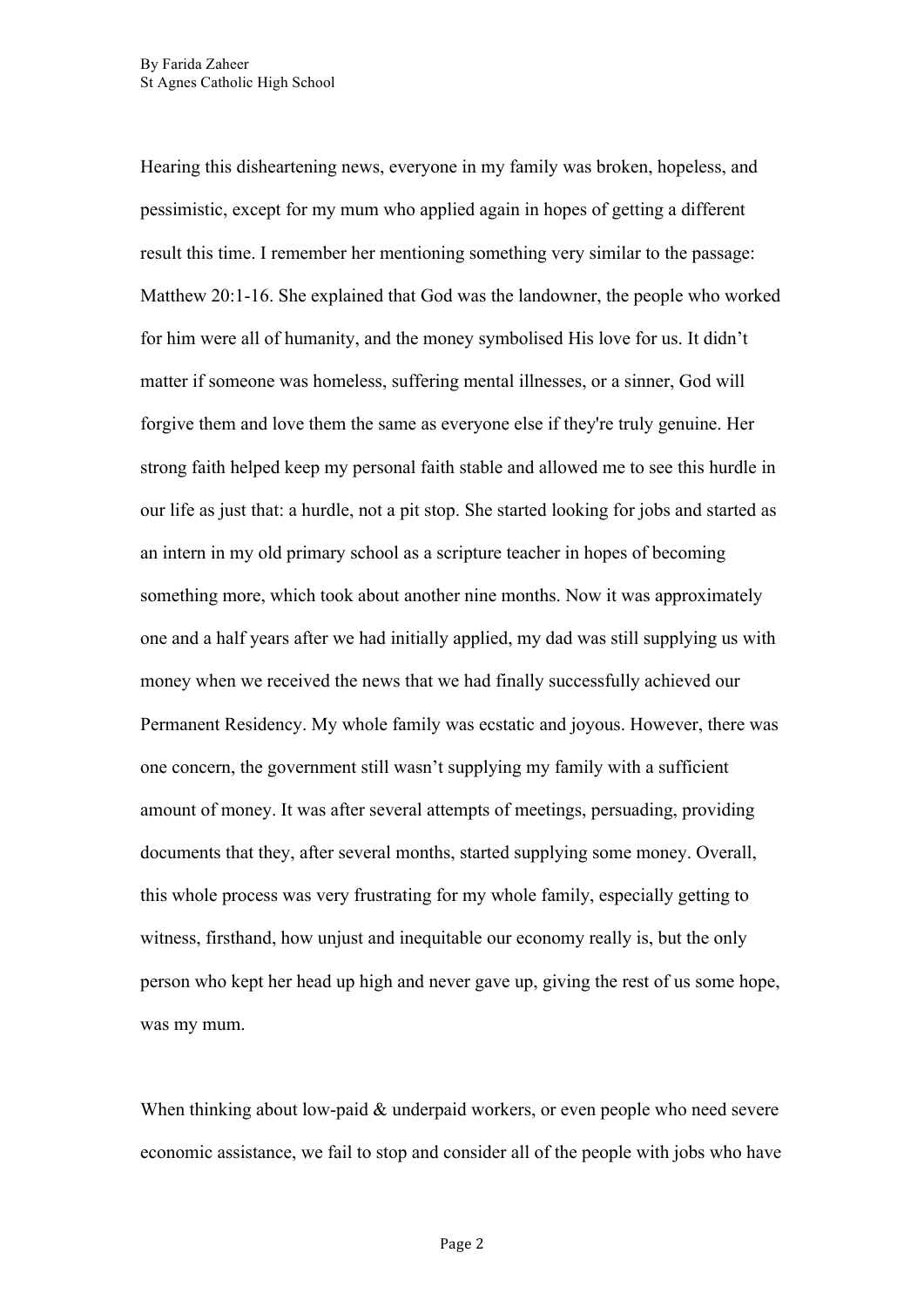mental disabilities. Statistics show that approximately 10,000 Australians with mental disabilities are paid only 99 cents an hour, which is infuriating. This is a clear example of how unjust and discriminative our economy really is, especially towards people suffering from mental illnesses that are out of their control. This should get our whole community's blood boiling due to how unjustly they're treated, but because of misinformation or inadequately informed people, barely anyone knows about these unjust behaviours. "...it's just been terribly frustrating. They make you feel as though I'm some kind of cheat, and I haven't had income since April 2012."-Janet, speaking of Centrelink's 'Robo-debt' recovery system. Low-paid workers, such as people with mental health issues, are most exposed to poverty, insecurity, and exploitation, without them even realising it. To combat this unjust idea, we need to assist people with mental disabilities in developing their skills and educating them on various topics, which will surely help people with mental disabilities not only understand their jobs but also fit in better without being marginalised from society.

The Catholic Social Teaching message on Solidarity is very simple: it is the act of advocating for our neighbours and respecting them. Solidarity usually gets confused with feelings of compassion and pity towards the misfortune of others, however, truly, solidarity dives much deeper than that. Solidarity is the endless determination towards wanting to create a change in our unjust community, which is only achievable when everyone works together in a philanthropic manner towards a set goal.

In Mount Druitt, where supposedly, there are many homeless people living on the streets, we could all work together to raise better awareness in our community. If our community doesn't know the depths of the issue, then how are they able to help? We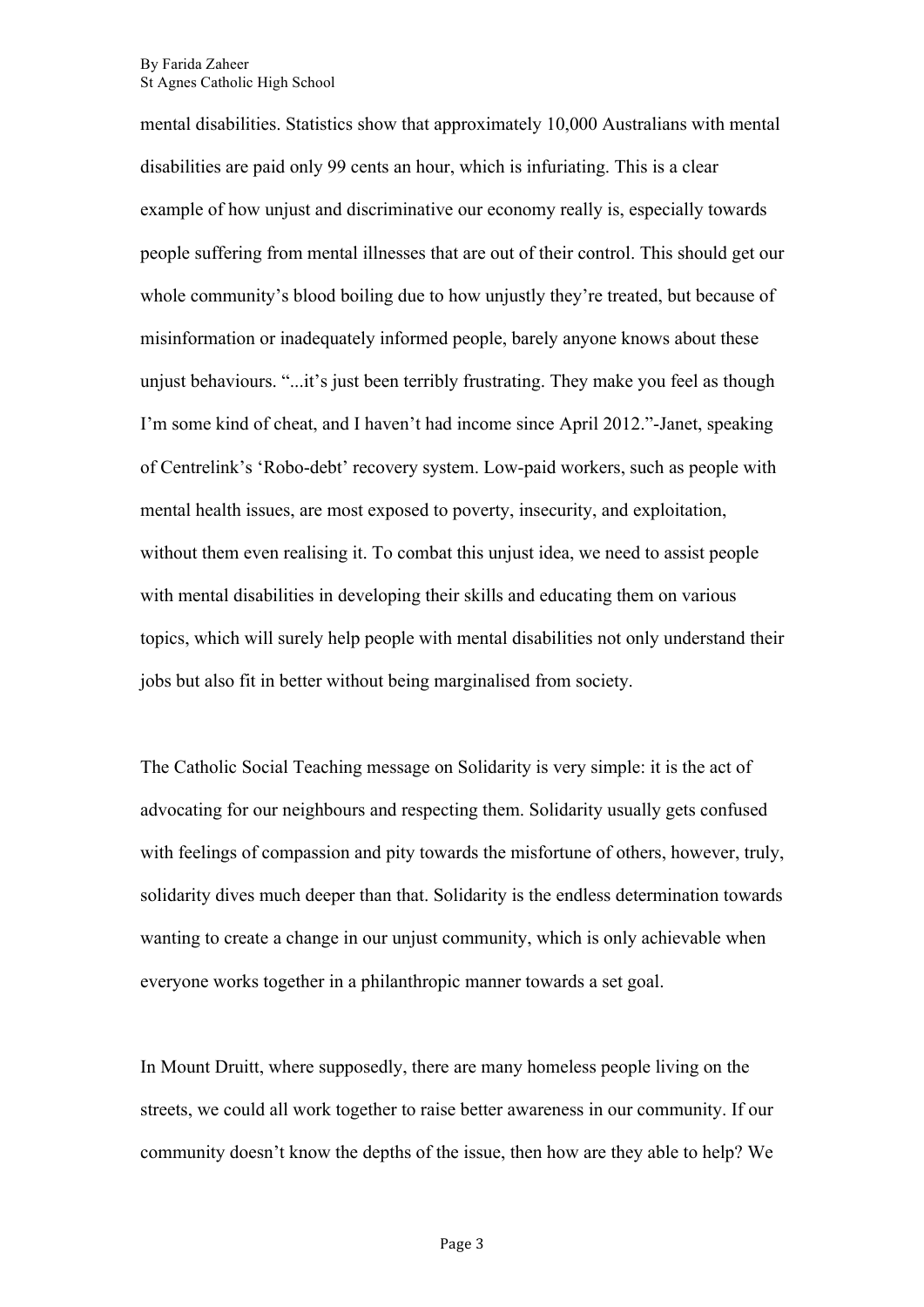need to all work as a community, in solidarity, to raise awareness within not only our Mount Druitt community, but also slowly everywhere else. Another way we can work in solidarity to reduce the huge impacts of this crisis is by holding brief community meetings. Although gathering everyone in the community can be very difficult, getting together most people, who can pass the information discussed with the rest of them, can be very beneficial. If we're working together in solidarity, we need to work as the strong community we really are. We have to start by discussing the issue, and what better way to do it than having a communal meeting?

As a community we should consider Jesus' teachings and morals when making a decision; what would Jesus do if He were in our shoes? Jesus loves all of His people; doesn't matter if you're successful, homeless, or struggling in the middle somewhere. In order to find all of the predominant teachings of Jesus, which assisted in my research, I dug deeper into the passage, Matthew 20:1-16. The one denarius given to every worker is comparable to our idea of a 'minimum wage'. The workers are given exactly what they need to pay for their housing expenses and possibly food as well. The most interesting part is that the landowner didn't keep the standard of his market in the centre of his mind, but the dignity and rights of a human. Although the Church does not believe that the ideal world is achievable, God wants us to take part in a social transformation which focuses most on loving our neighbours and looking at every person as an individual, unique, and precious human, where the economy serves everyone, not just some because of gender, race, sexuality, etc.

Although raising money, food, and clothing for the homeless and unfortunate, with organisations such as Winter Appeal, Angelicare, St Vincent de Paul Society, The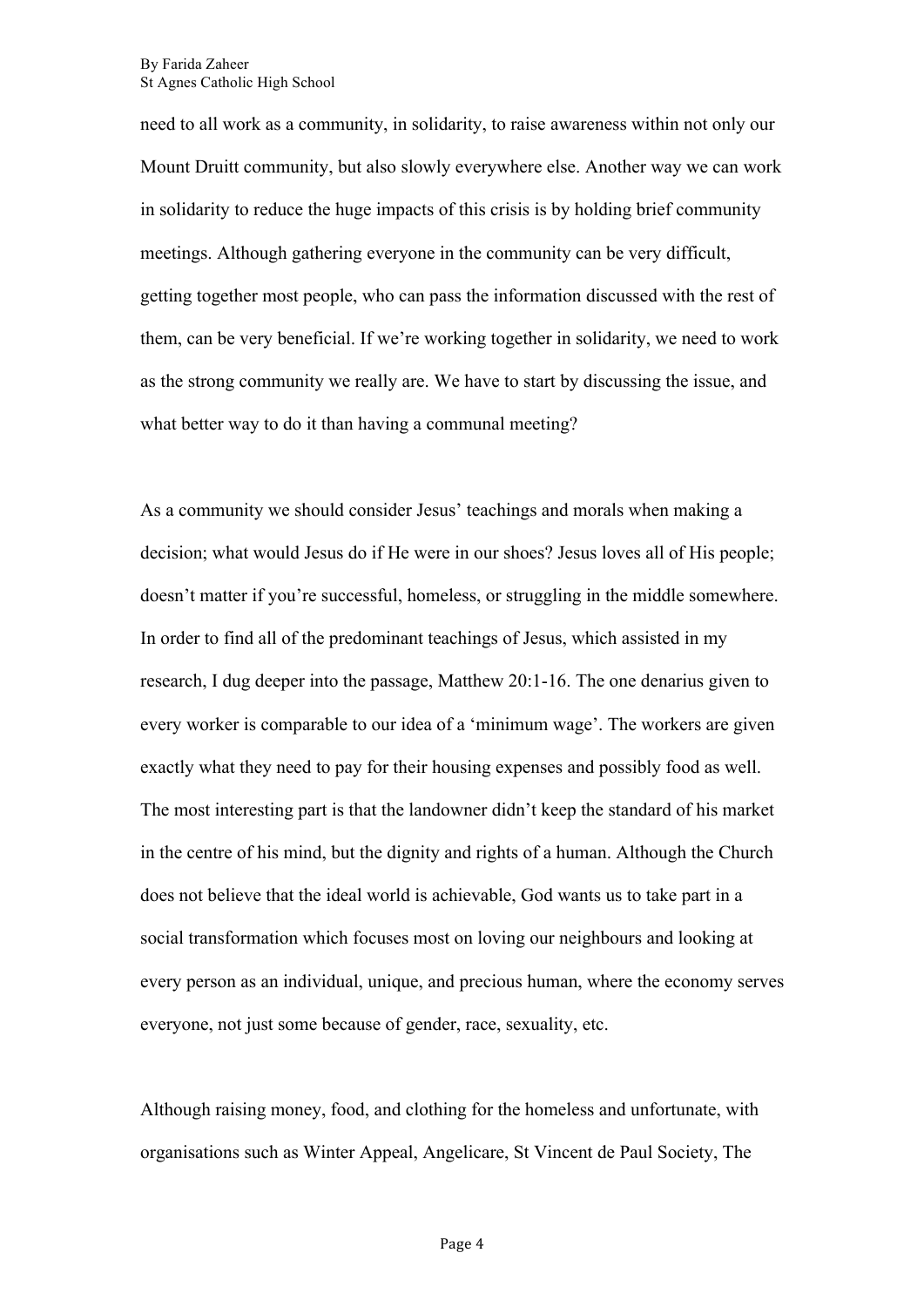Salvation Army, etc, is very helpful, they need something deeper. Yes, they need those things to essentially survive, but what we're missing is giving them psychological help. For example, they might just use the money we give them for cigarettes, but we don't provide them with the services they need to break that addiction. Another example is that we give canned goods and other foods to armies and war survivors, but we don't give them the mental treatment they need for their PTSD or other mental illness. Hence, we need to know and research the issue to better understand what they need.

After analysing our community and various different excluded groups, I've come to the consensus that our economy is, in fact, unjust. After reflecting on my own story, a problem faced by many people nowadays, the alienated groups from our community, and what we can do, in solidarity, to combat this huge humanitarian crisis, I've realised that the only way to create change in our unjust society and economy, is by abiding by Jesus' teaching and working together in solidarity to face this problem. We need to start by collecting information from people who are excluded and at the very bottom to know exactly what they need. Then, by working with the whole community, we can come up with strategies, which end all discriminative behaviours in our economy. I will leave you to reflect with a final thought, why does money drive us in our lives and where to? In the end, aren't we all going to the same place?